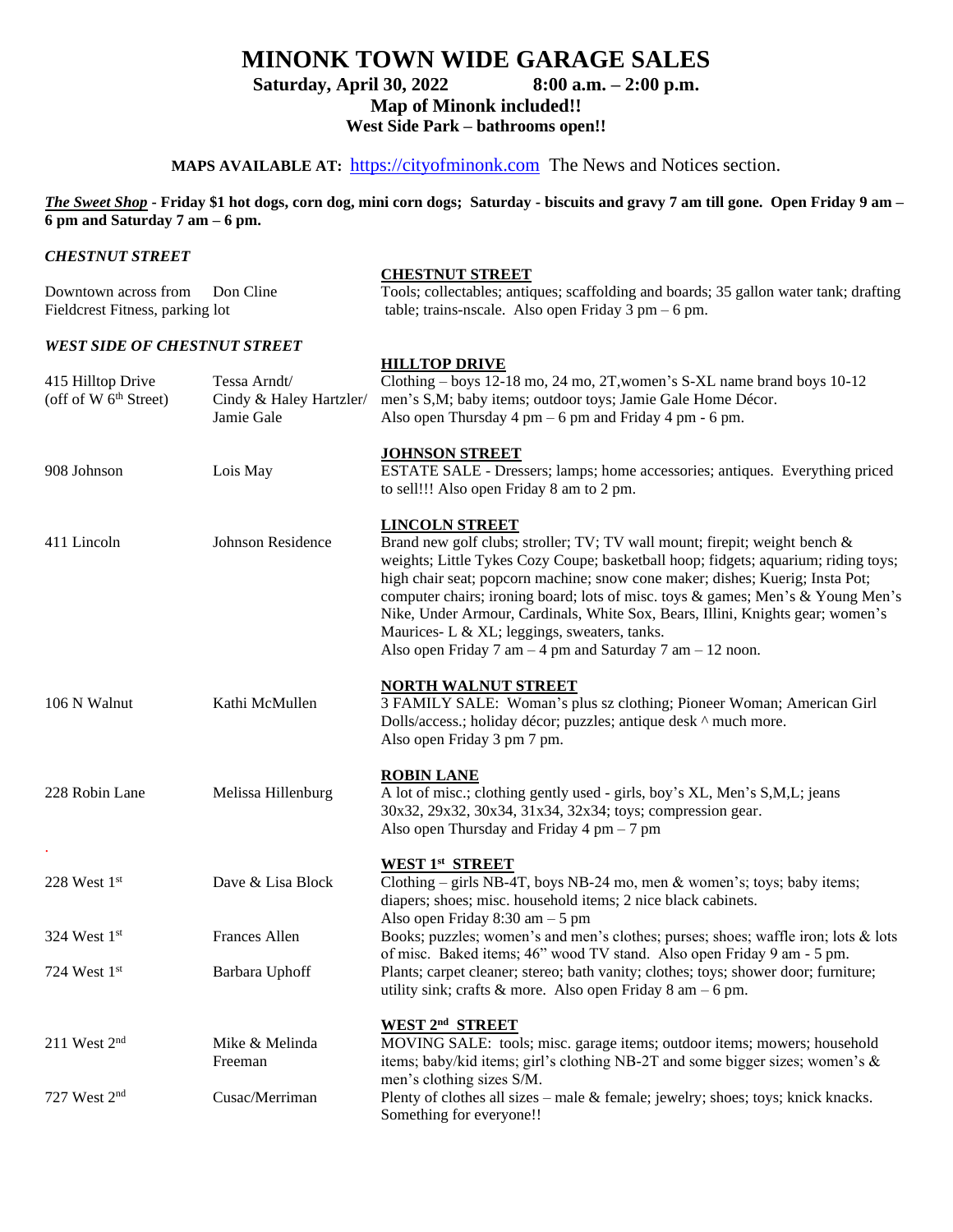| 215 West $4th$                      | PJ Ketchmark<br><b>ESTATE SALE</b><br>(Colleen, Christie &<br>Cindy)         | <b>WEST 4th STREET</b><br>This is an ESTATE SALE of Mom's items. Prices for all items will be<br>"DONATION ONLY". All monies raised will be given to the Roanoke Apostolic<br>Christian Home (Employee Fund), where Mom was given wonderful care.<br>Questions, contact Colleen Weber at 309-212-2430. Sale inside large garage, so                                                                                                                                                                                                                                                                    |
|-------------------------------------|------------------------------------------------------------------------------|--------------------------------------------------------------------------------------------------------------------------------------------------------------------------------------------------------------------------------------------------------------------------------------------------------------------------------------------------------------------------------------------------------------------------------------------------------------------------------------------------------------------------------------------------------------------------------------------------------|
| 527 West 4 <sup>th</sup>            | Donna Hartzler/<br>Hollie Kearfott/<br>Tina Dunning/<br><b>Beth Hartzler</b> | <i>come rain or shine!!</i> Also open Friday $5:3$ pm $-7:30$ pm<br>Ladies' clothing S-2XL (Many new with tags); Ladies shoes sizes 8-9; Scentsy;<br>Childrens' books; VHS & DVD videos; household items; silverware chest;<br>lighted make-up mirror; boy's clothing sizes youth S-L and boy shoes; high<br>back booster seats; single bi-fold door w/frame; some toys; smoke-free.<br>Also open Friday 10 am - 6 pm                                                                                                                                                                                  |
| 618 West 4 <sup>th</sup>            | Caitlyn Moersch                                                              | Fish tank; car seats; storage containers/baskets; area rugs; table lamps; girls 2T-4T;<br>craft supplies. Free snacks!                                                                                                                                                                                                                                                                                                                                                                                                                                                                                 |
| 817 West 4 <sup>th</sup>            | Mitch & Kate Neally                                                          | Neally spring cleaning BIG sale!!! Men's & women's name brand clothing;<br>athletic/Fieldcrest sports apparel; various electronics; (garage fridge, gaming<br>systems, etc.); lots of men's size 13 & women's size 9.5 shoes;<br>Also open Friday 4 pm $-7$ pm and Saturday 8 am $-11$ am.                                                                                                                                                                                                                                                                                                             |
| 402 West 5 <sup>th</sup>            | Lyndsey Garman                                                               | <b>WEST 5th STREET</b><br>Wedding dresses NWT; furniture; lawn mower; books; scrubs; hoverboard; toys;<br>home décor; Rae Dunn. Also open Friday 4 pm $-8$ pm.                                                                                                                                                                                                                                                                                                                                                                                                                                         |
| 625 West $5th$                      | Linda Ryan                                                                   | Keurig coffee pot; end table; hose reel; toys; puzzles; craft supplies; exercise<br>trampoline; changing table; baseball; NASCAR cards; lots of misc.<br>Also open Friday 9 am $-4$ pm and Saturday 8 am to 12 noon.                                                                                                                                                                                                                                                                                                                                                                                   |
| 925 West 5 <sup>th</sup>            | Evon Meierhofer                                                              | Patio umbrellas (2); ladies sz S Carhartt bibs; wall décor; clothes; misc. household;<br>car care; yard care; Worx 24V battery.                                                                                                                                                                                                                                                                                                                                                                                                                                                                        |
| 824 West 5 <sup>th</sup>            | Lynn/Larry Kettwich                                                          | Combination dresser/cedar chest; kitchenware; feathers; shells; books; banks; toys;<br>ice cream scoop collection; lamps; billy clubs; garden; Hallmark; tools; lanterns;<br>stamps (first day covers); wooden barrel; small cream separator; lots of stuff/vintage<br>items. See Craig's List. Also open Thursday, Friday Saturday 8 am - 6 pm.                                                                                                                                                                                                                                                       |
| 913 West 6 <sup>th</sup>            | Jessica & Pat<br>Timmerman/<br>Kasi Lutz/<br>Kari Crowley                    | <b>WEST 6th STREET</b><br>Furniture; home décor; Suncast deck storage box; patio heater; Whirlpool electric<br>dryer; vintage Singer sewing machine in cabinet; 3 pc patio set; Powerhouse weight<br>bench & weights; indoor/outdoor toys; dollhouse w/furniture; spring/summer<br>clothes $\&$ shoes – boy's sizes 8-10, girls' sizes 5-7, young women S-M, including<br>boutique items, young men sizes XL-XXL and sizes 38-40-42 including Carhart,<br>American Eagle, Lee, Levi, Harley-Davidson, and Cubs apparel. Also there will be<br>a trailer of free items!! Also open Friday 9 am $-4$ pm. |
| 530 West 8 <sup>th</sup>            | Dale & Sara Gravelle                                                         | <b>WEST 8th STREET</b><br>Craftsman snowplow blade; 2 electric heaters; various woodworking materials;<br>electronic stair stepper machine; Wurlitzer Omni 3600 electronic organ w/bench;<br>desk 30"depth x 48"width x 27"height w/removable shelf; 2 antique chairs; music<br>boxes; copper tea pots and misc.                                                                                                                                                                                                                                                                                       |
| <b>EAST SIDE OF CHESTNUT STREET</b> |                                                                              |                                                                                                                                                                                                                                                                                                                                                                                                                                                                                                                                                                                                        |
| 711 Oak                             | Jen Lindsay                                                                  | <b>OAK STREET</b><br>Little girl & adult clothing; misc. household. Also open Friday 3 pm - ??                                                                                                                                                                                                                                                                                                                                                                                                                                                                                                         |
| Maple & Fourth                      | FFH PLANT SALE<br>High School AG Shop                                        | <b>MAPLE STREET</b><br>Mixed baskets; annuals; perennials; vegetables and herbs.                                                                                                                                                                                                                                                                                                                                                                                                                                                                                                                       |
| 227 Maple                           | Kim McGuane                                                                  | 2 bikes; cookware; glassware; bakeware; Tupperware; vases; pottery; paintings;<br>picture frames; Hotwheels; Barbies and misc. Also open Friday 9 am - 2 pm.                                                                                                                                                                                                                                                                                                                                                                                                                                           |
| 528 Maple                           | <b>Stephanie Fuchs</b>                                                       | Clothing; household; craft supplies; *New* handmade graphic shirts; crafts;<br>tumblers; flower pots; coffee mugs. Also open Friday 12 non $-5$ pm.                                                                                                                                                                                                                                                                                                                                                                                                                                                    |
| 833 Maple                           | Chandy White,<br>Julie Schmitt,                                              | Antique furniture; Harley Davidson floor mats; women's & teens clothing;<br>up to 3T girls; toys; décor & misc. Tons of scrubs.                                                                                                                                                                                                                                                                                                                                                                                                                                                                        |
| 1005 Maple                          | Kimber King<br>Bree Johnson                                                  | Also open Friday 2 pm-7 pm.<br>Desk; strollers; boy's bike; cozy coupe; toddler basketball hoop; train table; bike<br>trailer; housewares & décor; women's S-M clothes; jewelry; shoes. Lots of items<br>for only \$1 each. OPEN FRIDAY ONLY 2 pm - 6 pm                                                                                                                                                                                                                                                                                                                                               |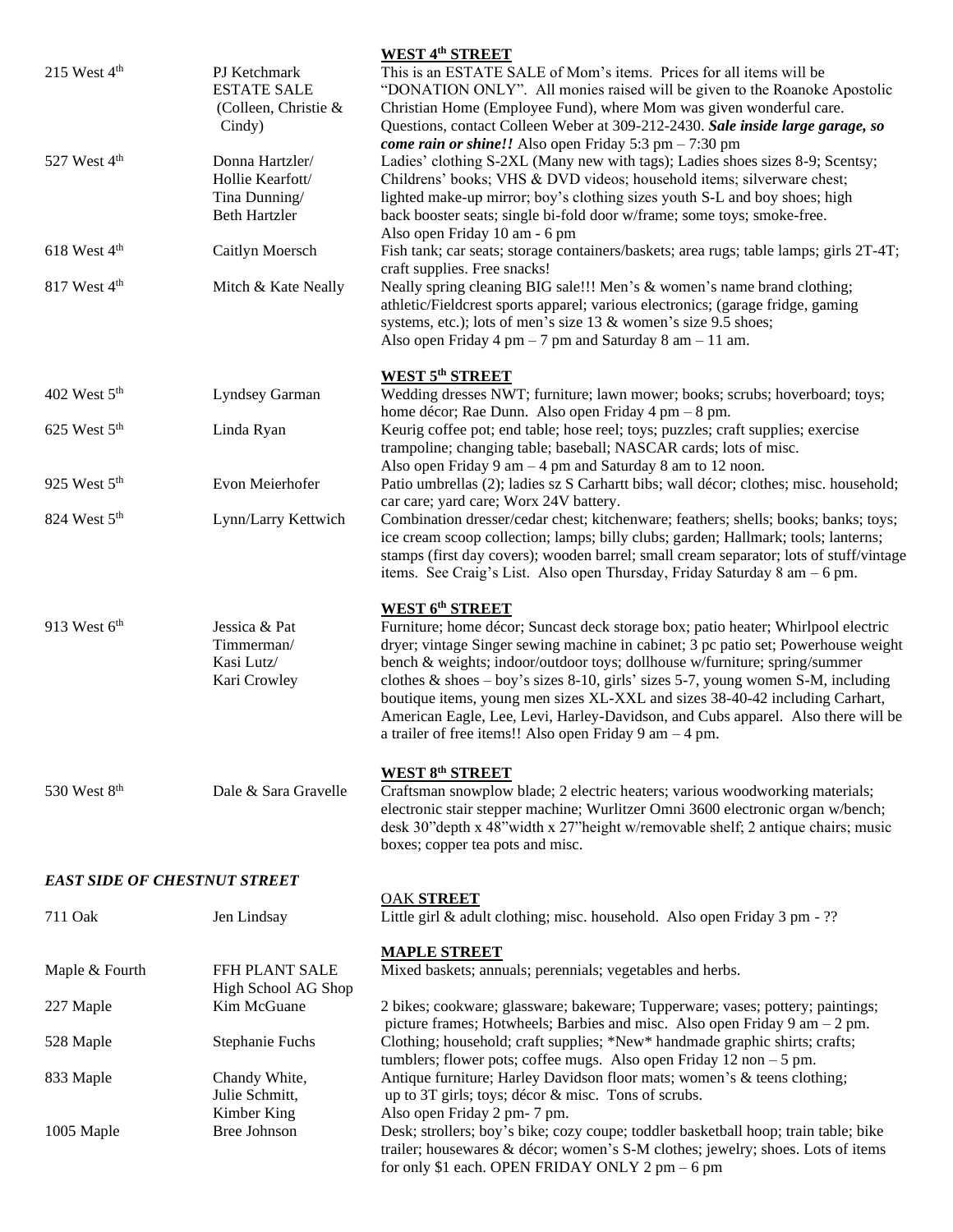| 420 Thomas<br>(2 blocks E of high school, off 4th st) | Sandi Schramm      | <b>THOMAS STREET</b><br>C6 Corvette wheels & tires; tiller; hedge clippers; 1960 stereo Hi-Fi; misc. car<br>parts; $2 \& 3$ tiered stands; purse organizers; bed risers; like new athletic shoes<br>Size 12; toaster; blender; toys some new in box; Hosta's; daylilies; and more<br>Also open Friday 8-6 pm and Saturday 8-3 pm. |
|-------------------------------------------------------|--------------------|-----------------------------------------------------------------------------------------------------------------------------------------------------------------------------------------------------------------------------------------------------------------------------------------------------------------------------------|
| 313 East 2rd                                          | Jackie Dickison    | EAST 2rd STREET<br>Outside furniture; misc. furniture; odds and ends.                                                                                                                                                                                                                                                             |
| $218$ East $3rd$                                      | <b>Betty Barth</b> | EAST 3rd STREET<br>Clothing – from kids 4T to adults $3X$ ; 3 pack n plays; toys; holiday and home décor;<br>Kate Spade purse; Brighton jewelry; lots of puzzles; George Forman indoor/outdoor<br>electric grill and much more.<br>Also open Thursday 4 pm $-6$ pm and Friday 4 pm $-6$ pm.                                       |
| 417 East $4th$                                        | Penny & Mark Baran | EAST 4th STREET<br>Twin bed frame w/headboard; coffee table/cushion; 2 kid's easels; $\frac{1}{2}$ dozen wine<br>glasses; 28' x 10' rugs; 2 floor lamps; vases.                                                                                                                                                                   |
| 521 East $6th$                                        | Iris Ketchmark     | EAST 6th STREET<br>Wicker furniture; bed; bench; coffee table; rocking chair; quilt rack; 2 Captains<br>chairs; 8 track tapes; electric train; couch; floor & table lamp's; chair cushions;<br>45 old records. Also open Thursday 12 noon - 6 pm, Friday 10 am-6 pm                                                               |
| $634$ East $6th$                                      | Janet Redenius     | and Saturday 8 am - 12 noon.<br>Household items; Clothing XL & 2X; perennial outdoor plants.                                                                                                                                                                                                                                      |